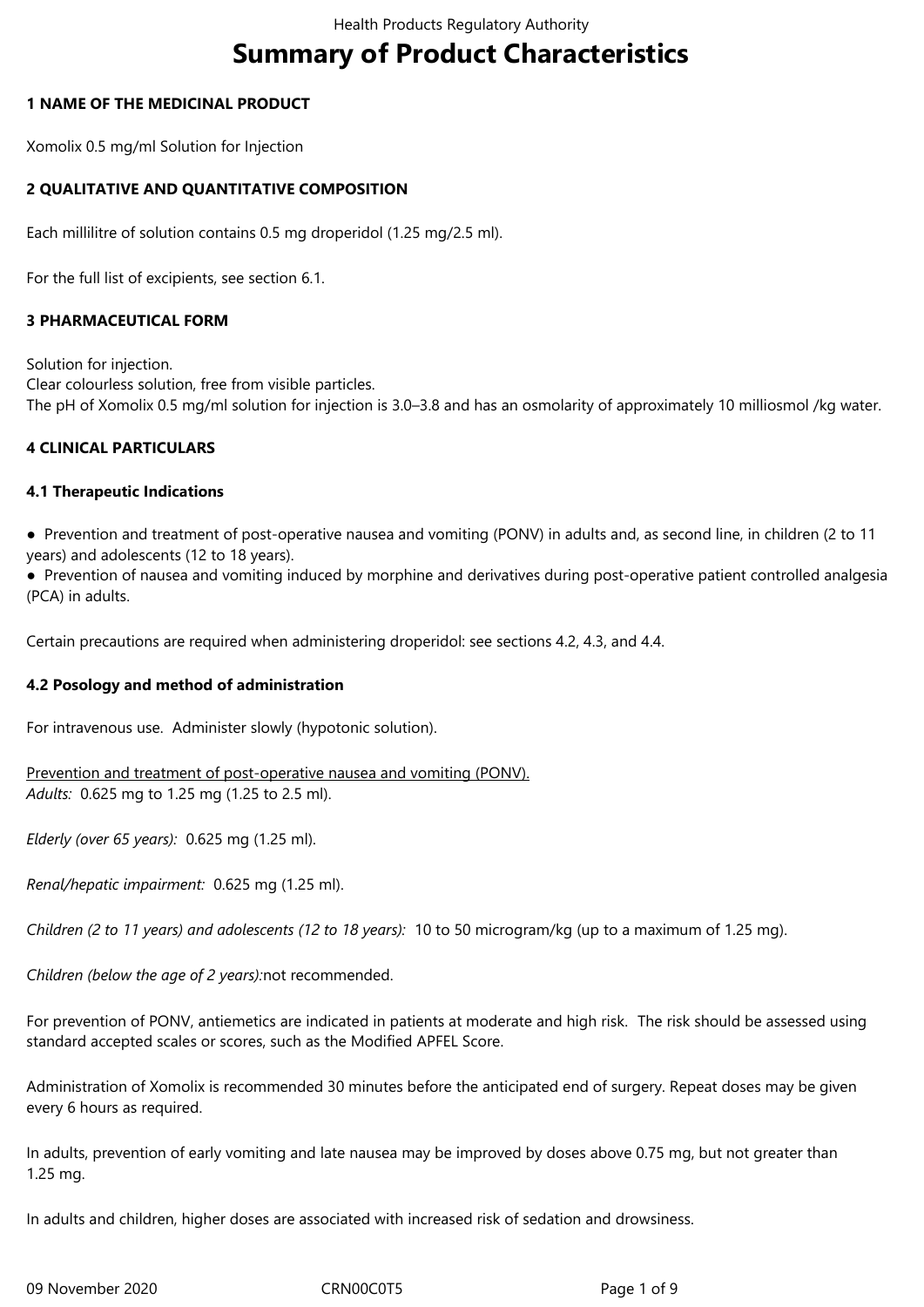Prevention of nausea and vomiting induced by morphine and derivatives during post-operative patient controlled analgesia (PCA).

*Adults:* 15 to 50 micrograms droperidol per mg of morphine, up to a maximum daily dose of 5 mg droperidol.

*Elderly (over 65 years), renal and hepatic impairment:* no data in PCA available.

*Children (2 to 11 years) and adolescents (12 to 18 years):*not indicated in PCA.

Continuous pulse oximetry should be performed in patients with suspected risk of ventricular arrhythmia and should continue for 30 minutes following single i.v. administration.

For instructions on dilution of the medicinal product before administration, see section 6.6.

See also sections 4.3, 4.4 and 5.1.

## **4.3 Contraindications**

Xomolix is contraindicated in patients with:

- Hypersensitivity to the active substance or to any of the excipients listed in section 6.1;
- Hypersensitivity to butyrophenones;

● Known or suspected prolonged QT interval (QTc of > 450 msec in females and > 440 msec in males). This includes patients with congenitally long QT interval, patients who have a family history of congenital QT prolongation and patients treated concomitantly with medicinal products known to have a risk of *torsades de pointes* through QT prolongation (see section 4.5);

- Hypokalaemia or hypomagnesaemia;
- Bradycardia (< 55 heartbeats per minute);
- Known concomitant treatment leading to bradycardia;
- Phaeochromocytoma;
- Comatose states;
- Parkinson's Disease;
- Severe depression.

### **4.4 Special warnings and precautions for use**

### Central Nervous System

Droperidol may enhance CNS depression produced by other CNS-depressant drugs. Any patient subjected to anaesthesia and receiving potent CNS depressant medicinal products or showing symptoms of CNS depression should be monitored closely.

Concomitant use of metoclopramide and other neuroleptics may lead to an increase in extrapyramidal symptoms and should be avoided (see section 4.5).

Use with caution in patients with epilepsy (or a history of epilepsy) and conditions predisposing to epilepsy or convulsions.

### Cardiovascular

Mild to moderate hypotension and occasionally (reflex) tachycardia have been observed following the administration of droperidol. This reaction usually subsides spontaneously. However, should hypotension persist, the possibility of hypovolaemia should be considered and appropriate fluid replacement administered.

Patients with, or suspected of having, the following risk factors for cardiac arrhythmia should be carefully evaluated prior to administration of droperidol:

● a history of significant cardiac disease including serious ventricular arrhythmia, second or third degree atrio-ventricular block, sinus node dysfunction, congestive heart failure, ischemic heart disease and left ventricular hypertrophy;

- family history of sudden death;
- renal failure (particularly when on chronic dialysis);
- significant chronic obstructive pulmonary disease and respiratory failure;

● risk factors for electrolyte disturbances, as seen in patients taking laxatives, glucocorticoids, potassium-wasting diuretics, in association with the administration of insulin in acute settings, or in patients with prolonged vomiting and/or diarrhoea. Patients at risk for cardiac arrhythmia should have serum electrolytes and creatinine levels assessed and the presence of QT prolongation excluded prior to administration of droperidol.

09 November 2020 CRN00C0T5 Page 2 of 9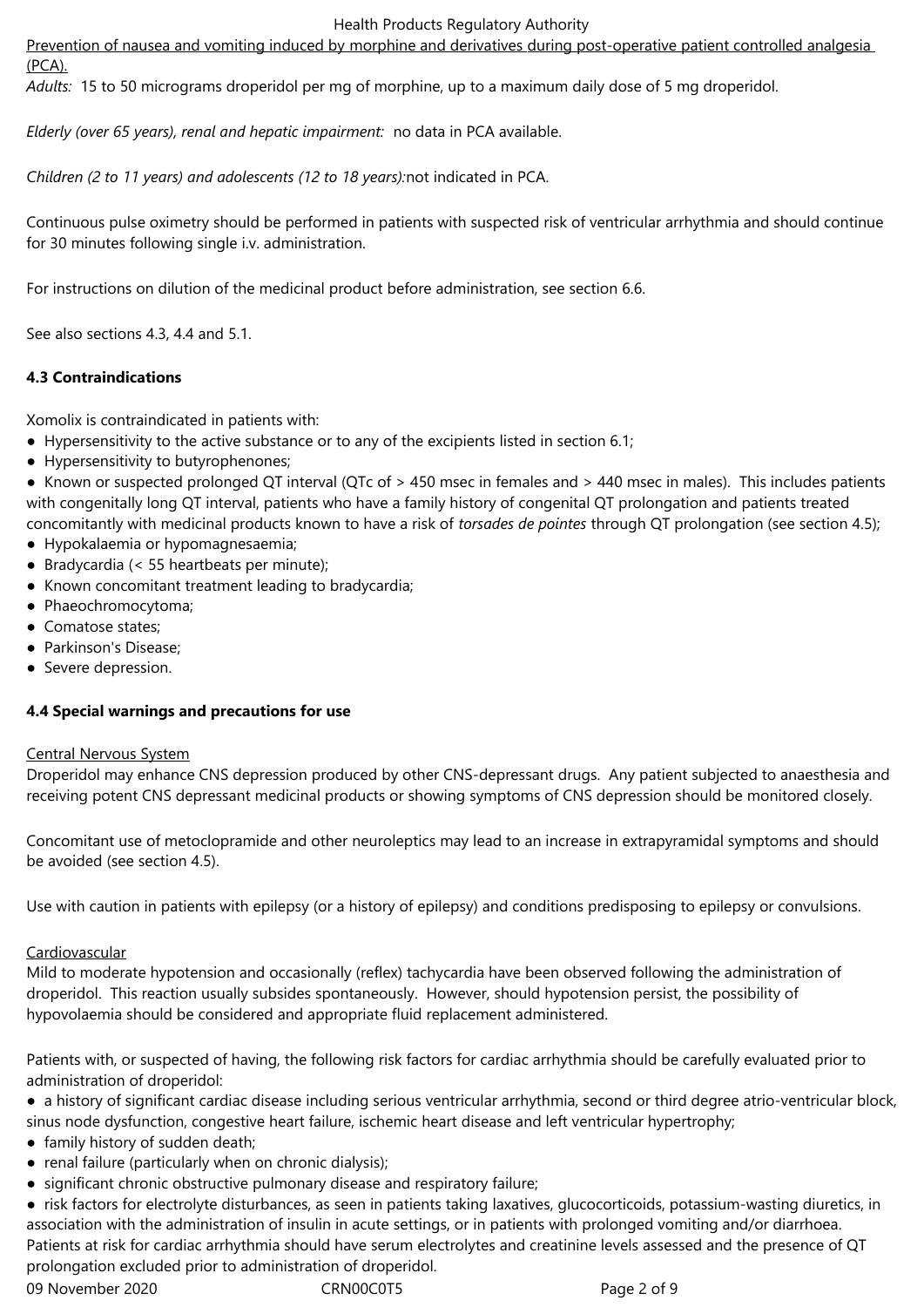Continuous pulse oximetry should be performed in patients with identified or suspected risk of ventricular arrhythmia and should continue for 30 minutes following single i.v. administration.

## General

Caution is necessary when patients are taking medicinal products likely to induce electrolyte imbalance (see section 4.5).

Substances inhibiting the activity of cytochrome P450 iso-enzymes (CYP) CYP1A2, CYP3A4 or both could decrease the rate at which droperidol is metabolised and prolong its pharmacological action. Hence, caution is advised if droperidol is given concomitantly with strong CYP1A2 and CYP3A4 inhibitors (see section 4.5).

Caution is advised when droperidol is used in patients who have, or are suspected of having, a history of alcohol abuse or recent high intakes, as the risk of arrhythmia is increased.

In case of unexplained hyperthermia, it is essential to discontinue treatment, since this sign may be one of the elements of malignant syndrome reported with neuroleptics.

Cases of venous thromboembolism (VTE) have been reported with antipsychotic drugs. Since patients treated with antipsychotics often present with acquired risk factors for VTE, all possible risk factors for VTE should be identified before and during treatment with Xomolix and preventive measures undertaken.

The dose should be reduced in the elderly (over 65 years) and those with impaired renal and hepatic function (see section 4.2).

## **4.5 Interaction with other medicinal products and other forms of interactions**

### Contraindicated for concomitant use

Medicinal products known to cause *torsades de pointes* through QT prolongation should not be concomitantly administered with droperidol. Examples include:

- Class IA antiarrhythmics
- Class III antiarrhythmics
- macrolide antibiotics
- fluoroquinolone antibiotics
- antihistamines
- certain antipsychotic medications
- anti-malaria agents
- cisapride, domperidone, methadone, pentamidine.

Concomitant use of medicinal products that induce extrapyramidal symptoms, e.g. metoclopramide and other neuroleptics, may lead to an increased incidence of these symptoms and should therefore be avoided.

Consumption of alcoholic beverages and medicines should be avoided.

Caution is advised for concomitant use.

Caution is advised when droperidol is used with any other medication known to prolong the QT interval.

To reduce the risk of QT prolongation, caution is necessary when patients are taking medicinal products likely to induce electrolyte imbalance (hypokalaemia and/or hypomagnesaemia) e.g. potassium-wasting diuretics, laxatives and glucocorticoids.

Droperidol may potentiate the action of sedatives (barbiturates, benzodiazepines, morphine derivatives). The same applies to antihypertensive agents, so that orthostatic hypotension may ensue.

Like other sedatives, droperidol may potentiate respiratory depression caused by opioids.

Since droperidolblocks dopamine receptors, it may inhibit the action of dopamine agonists, such as bromocriptine, lisuride, and of L-dopa.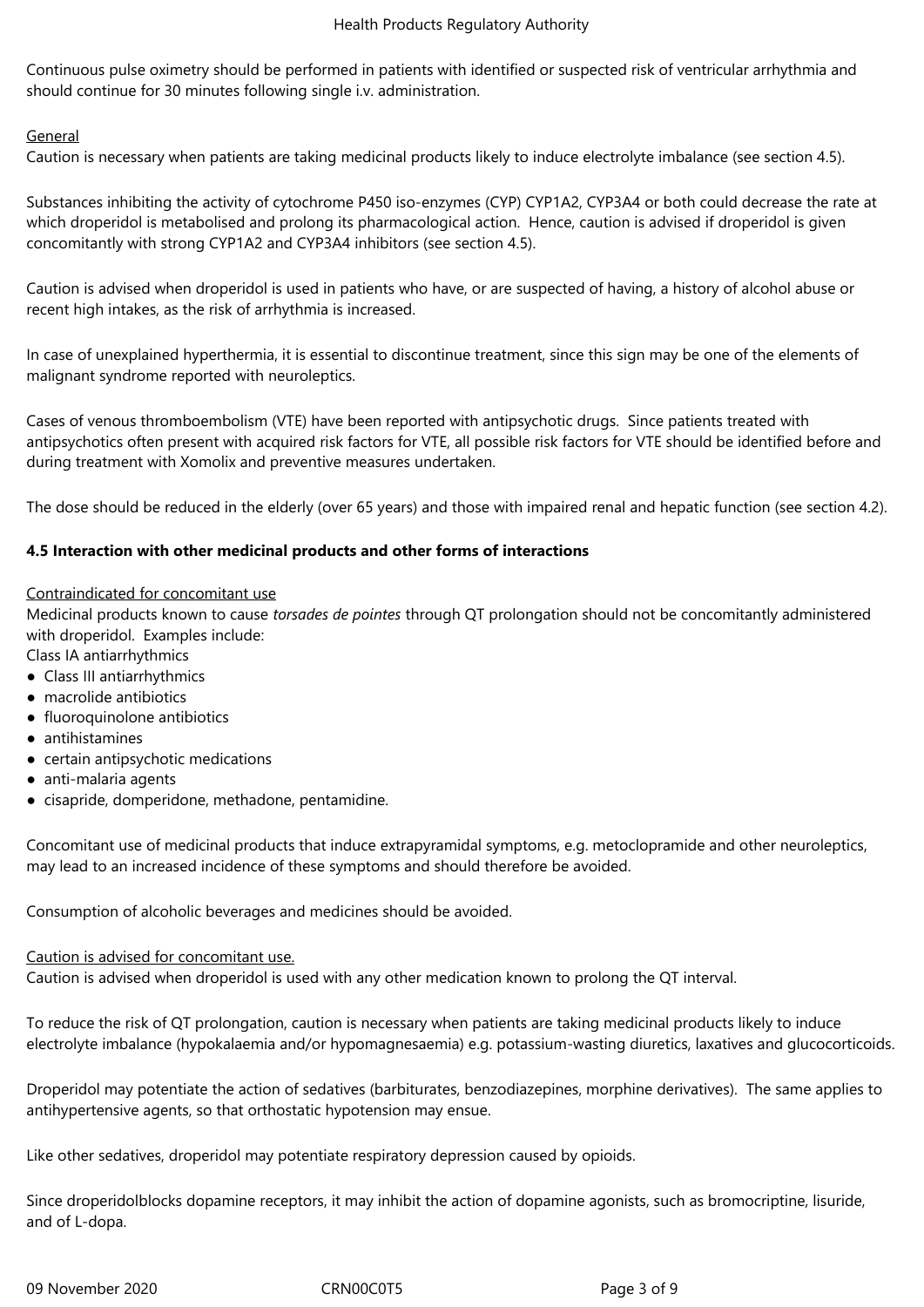Substances inhibiting the activity of cytochrome P450 iso-enzymes (CYP) CYP1A2, CYP3A4 or both could decrease the rate at which droperidol is metabolised and prolong its pharmacological action. Hence, caution is advised if droperidol is given concomitantly with CYP1A2 inhibitors, CYP3A4 inhibitors or both.

## **4.6 Fertility, pregnancy and lactation**

# **Pregnancy**

A limited amount of clinical data have shown no increase of malformative risk.

Droperidol has not been shown to be teratogenic in rats. Animal studies are insufficient with respect to the effects on pregnancy and embryonal/foetal, parturition and postnatal development.

In newborn babies from mothers under long-term treatment and high doses of neuroleptics, temporary neurological disturbances of extrapyramidal nature have been described. In practice, as a precautionary measure, it is preferable not to administer droperidol during pregnancy. In late pregnancy, if its administration is necessary, monitoring of the newborn's neurological functions is recommended.

# **Breastfeeding**

Neuroleptics of the butyrophenone type are known to be excreted in breast milk; treatment with droperidol should be limited to a single administration. Repeat administration is not recommended.

# **Fertility**

For droperidol, there were no effects on fertility in studies conducted in male and female rats (see section 5.3). The clinical effect of droperidol on fertility has not been established.

# **4.7 Effects on ability to drive and use machines**

Droperidol has major influence on the ability to drive and use machines. Patients should not drive or operate a machine for 24 hours after droperidol administration.

# **4.8 Undesirable effects**

The most frequently reported events during clinical experience are incidents of drowsiness and sedation. In addition, less frequent reports of hypotension, cardiac arrhythmias, neuroleptic malignant syndrome (NMS) and symptoms associated with NMS, plus movement disorders, such as dyskinesias, plus incidents of anxiety or agitation have occurred.

| <b>System Organ</b><br><b>Class</b>            | Common<br>≥ 1/100 to < 1/10 | <b>Uncommon</b><br>$\geq$ 1/1,000 to < 1/100 | Rare<br>$≥ 1/10,000$ to<br>< 1/1,000                                           | <b>Very Rare</b><br>< 1/10,000 | <b>Not known</b><br>(cannot be estimated from the<br>available data) |
|------------------------------------------------|-----------------------------|----------------------------------------------|--------------------------------------------------------------------------------|--------------------------------|----------------------------------------------------------------------|
| Blood and<br>lymphatic<br>systems<br>disorders |                             |                                              |                                                                                | Blood<br>dyscrasias            |                                                                      |
| Immune<br>system<br>disorders                  |                             |                                              | Anaphylactic<br>reaction;<br>Angioneurotic<br>oedema;<br>Hyper-sensitiv<br>ity |                                |                                                                      |
| Metabolism<br>and nutrition<br>disorders       |                             |                                              |                                                                                |                                | Inappropriate anti-diuretic<br>hormone<br>secretion                  |
| Psychiatric<br>disorders                       |                             | Anxiety;<br>Restlessness/Akathisia;          | Confusional<br>states;<br>Agitation                                            | Dysphoria                      | Hallucinations                                                       |
| Nervous<br>system                              | Drowsiness                  | Dystonia;<br>Oculogyration                   |                                                                                | Extra-pyram<br>idal disorder;  | Epileptic fits; Parkinson's<br>disease;                              |

09 November 2020 CRN00C0T5 Page 4 of 9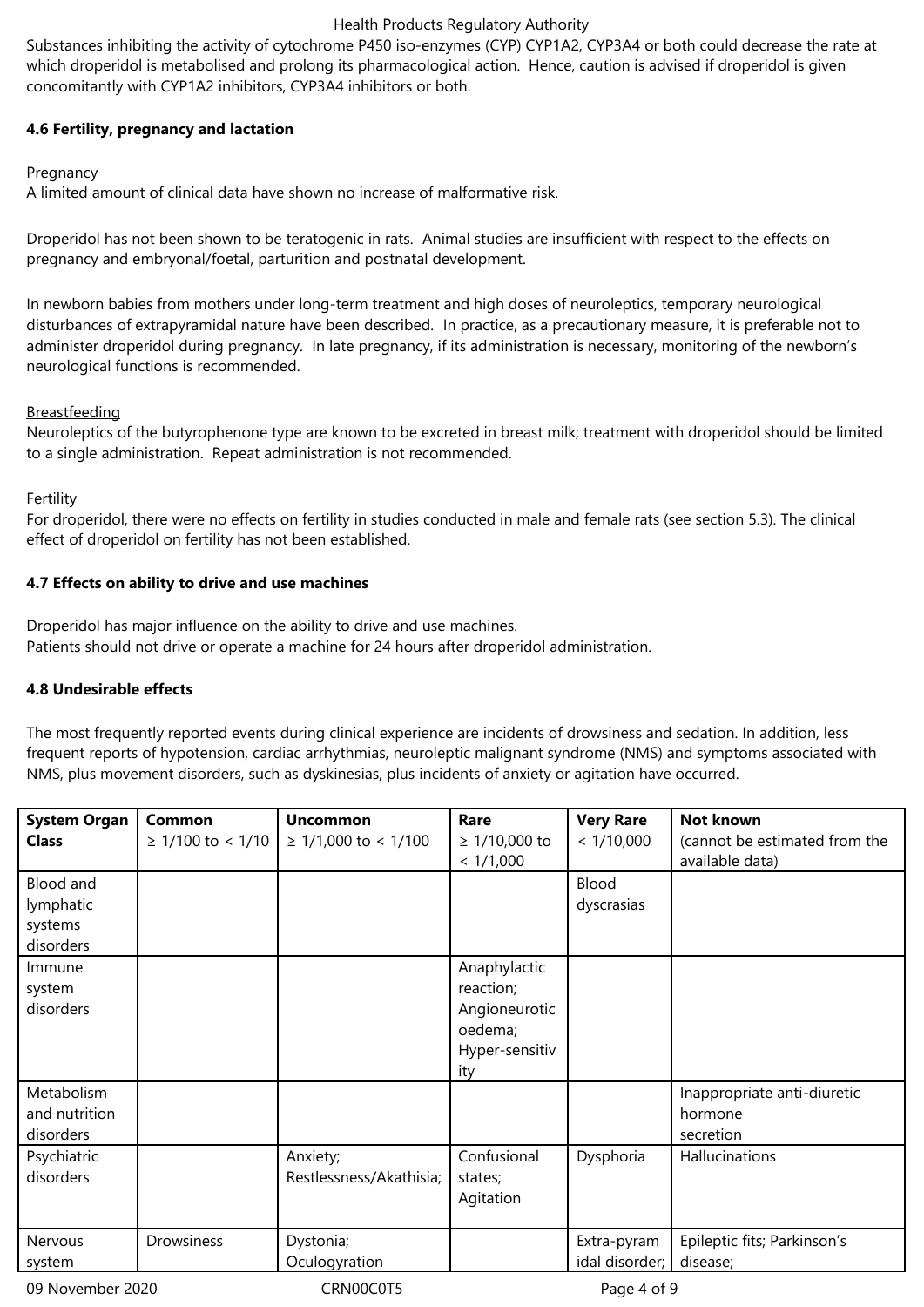| disorders       |             |                        |              | Convulsions; |                             |
|-----------------|-------------|------------------------|--------------|--------------|-----------------------------|
|                 |             |                        |              | Tremor       |                             |
| Cardiac         |             | Tachycardia; Dizziness | Cardiac      | Cardiac      |                             |
| disorders       |             |                        | arrhythmias, | arrest;      |                             |
|                 |             |                        | including    | Torsades de  |                             |
|                 |             |                        | ventricular  | pointes;     |                             |
|                 |             |                        | arrhythmias  | Electrogram  |                             |
|                 |             |                        |              | QT           |                             |
|                 |             |                        |              | prolonged    |                             |
| Vascular        | Hypotension |                        |              |              | Syncope                     |
| disorders       |             |                        |              |              |                             |
| Respiratory,    |             |                        |              |              | Broncho-spasm; Laryngospasm |
| thoracic and    |             |                        |              |              |                             |
| mediastinal     |             |                        |              |              |                             |
| disorders       |             |                        |              |              |                             |
| Skin and        |             |                        | Rash         |              |                             |
| subcutaneous    |             |                        |              |              |                             |
| system          |             |                        |              |              |                             |
| disorders       |             |                        |              |              |                             |
| General         |             |                        | Neuroleptic  | Sudden       |                             |
| disorders and   |             |                        | malignant    | death        |                             |
| administration  |             |                        | syndrome     |              |                             |
| site conditions |             |                        | (NMS)        |              |                             |

Symptoms potentially associated with NMS have occasionally been reported i.e. changes in body temperature, stiffness and fever. An alteration in mental status with confusion or agitation and altered consciousness, have been seen. Autonomic instability may manifest as tachycardia, fluctuating blood pressure, excessive sweating/salivation and tremor. In extreme cases NMS may lead to coma, or renal and/or hepato-biliary problems.

Isolated cases of amenorrhoea, galactorrhoea, gynaecomastia, hyperprolactinaemia, oligomenorrhoea and neonatal drug withdrawal syndrome have been associated with prolonged exposure in psychiatric indications.

Cases of venous thromboembolism, including cases of pulmonary embolism and cases of deep vein thrombosis have been reported with antipsychotic medicinal products - frequency unknown.

### **Reporting of suspected adverse reactions**

Reporting suspected adverse reactions after authorisation of the medicinal product is important. It allows continued monitoring of the befit/risk balance of the medicinal product. Healthcare professionals are asked to report any suspected adverse reactions via:

HPRA Pharmacovigilance Earlsfort Terrace IRL – Dublin 2 Tel: +353 1 6764971 Fax: +353 1 6762517 Website: www.hpra.ie e-mail: medsafety@hpra.ie

## **4.9 Overdose**

### **Symptoms**

The manifestations of droperidol overdose are an extension of its pharmacologic actions.

Symptoms of accidental overdose are psychic indifference with a transition to sleep, sometimes in association with lowered blood pressure.

At higher doses or in sensitive patients, extrapyramidal disorders may occur (salivation, abnormal movements, sometimes muscle rigidity). Convulsions may occur at toxic doses.

Cases of QT-interval prolongation, ventricular arrhythmias and sudden death have been reported rarely.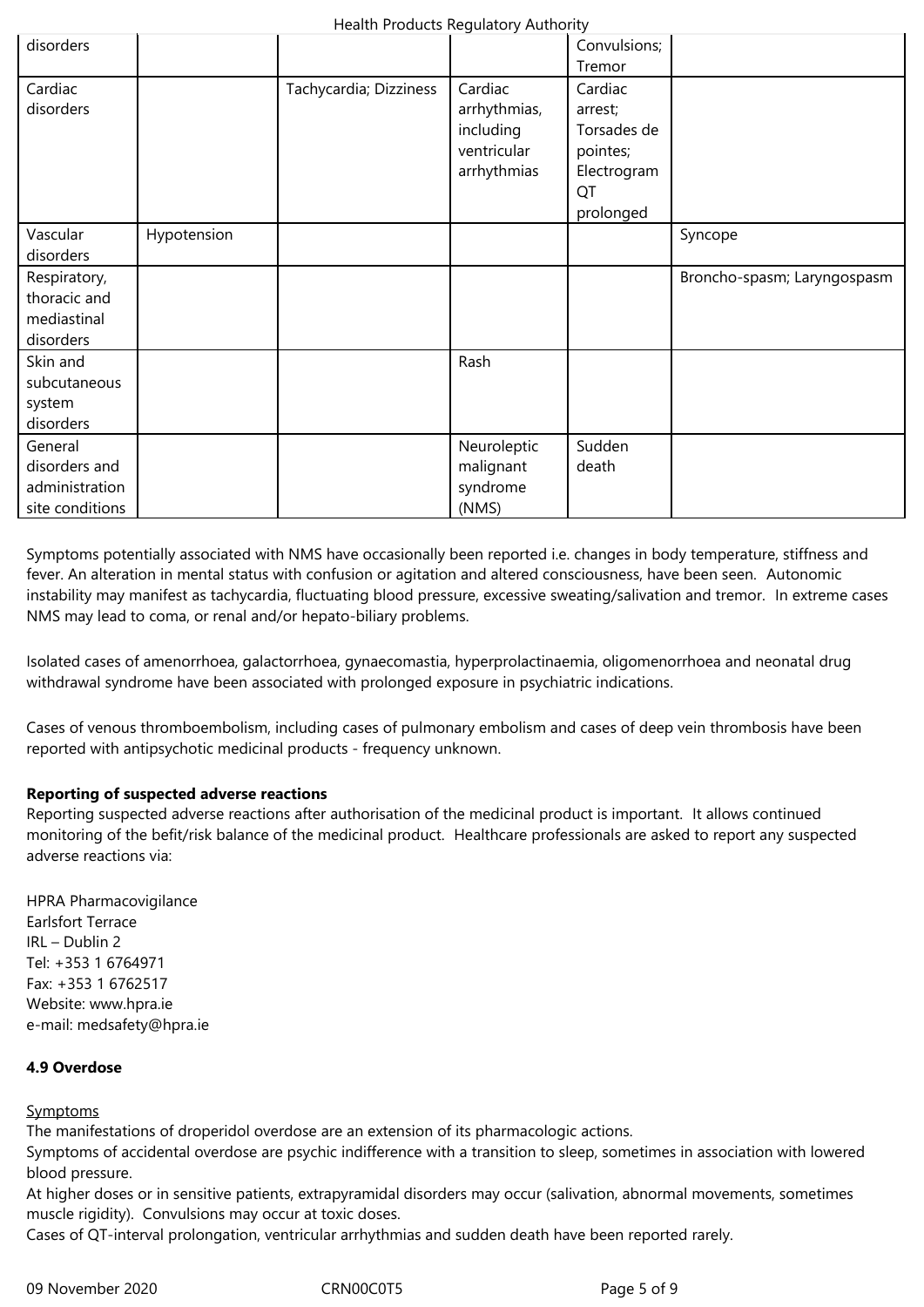#### Treatment

No specific antidote is known. However, when extrapyramidal reactions occur, an anticholinergic should be administered. Patients with droperidol overdose should be closely monitored for signs of QT interval prolongation.

Factors which predispose to *torsades de pointes*, e.g. electrolyte disturbances (especially hypokalaemia or hypomagnesaemia) and bradycardia should be taken into consideration.

Pronounced hypotension should be treated by boosting circulation volume and taking other appropriate measures. Clear airways and adequate oxygenation should be maintained; an oropharyngeal airway or endotracheal tube might be indicated. If required, the patient should be observed carefully for 24 hours or longer; body warmth and adequate fluid intake should be maintained.

## **5 PHARMACOLOGICAL PROPERTIES**

## **5.1 Pharmacodynamic properties**

Pharmacotherapeutic group: Butyrophenone derivatives. ATC code: N05AD08.

Droperidol is a butyrophenone neuroleptic. Its pharmacologic profile is characterised mainly by dopamine-blocking and weak  $\alpha_1$ -adrenolytic effects. Droperidol is devoid of anticholinergic and antihistaminic activity. Droperidol's inhibitory action on dopaminergic receptors in the chemotrigger zone in the area postrema, gives it a potent antiemetic effect, especially useful for the prevention and treatment of postoperative nausea and vomiting and/or induced by opioid analgesics.

At a dose of 0.15 mg/kg, droperidol induces a fall in mean blood pressure (MBP), due to a decrease in cardiac output in a first phase, and then subsequently due to a decrease in pre-load. These changes occur independently of any alteration in myocardial contractility or vascular resistance. Droperidol does not affect myocardial contractility or heart rate, therefore has no negative inotropic effect. Its weak  $α_1$ -adrenergic blockade can cause a modest hypotension and decreased peripheral vascular resistance and may decrease pulmonary arterial pressure (particularly if it is abnormally high). It may also reduce the incidence of epinephrine-induced arrhythmia, but it does not prevent other forms of cardiac arrhythmia.

## **PONV**

In a systematic review of 222 studies on prevention of PONV, the risk of PONV was decreased compared to placebo by RR (95% confidence interval) 0.65 (0.60-0.71) for nausea, 0.65 (0.61-0.70) for vomiting and by 0.62 (0.58-0.67) for nausea and vomiting combined.

In a combined analysis of 2061 high risk PONV patients, 1.25mg droperidol was more effective than 4 mg ondansetron or 0.625 mg droperidol in preventing nausea (p<0.05; absence of nausea 43%, 29%, 29% respectively), in preventing vomiting (complete response 0-24h 56%, 53%, 48%) and in reducing the need for rescue medication (26%, 34%, 32%).

## **Monotherapy**

A meta-analysis study examined data from 74 clinical trials involving 5351 patients who received 24 different regimens of droperidol and 3372 patients who received placebo or no treatment. The incidence of early (0-6 hours) and late PONV (0-24 hours) in adults and children was analysed (see table).

Early and late outcomes after droperidol compared to placebo or no treatment. Percentages shown refer to incidence of nausea or vomiting.

| Parameter                 |          | Droperidol           | Placebo/no treatment |
|---------------------------|----------|----------------------|----------------------|
|                           |          | Average (range) in % | Average (range) in % |
| Early outcome (0-6 hours) | Nausea   | $16(3-41)$           | 33 (15-80)           |
|                           | Vomiting | $14(0-56)$           | $29(6-86)$           |
| Late outcome (0-24 hours) | Nausea   | $45(1-86)$           | 58 (11-96)           |
|                           | Vomiting | $28(4-83)$           | 46 (12-97)           |

Droperidol was more efficacious than placebo or no treatment in preventing PONV in adults and in children.

# Combination therapy

A randomised study in 4123 patients assessed the effectiveness of single and combined antiemetic interventions in patients at high risk of PONV. Treatment included 1.25 mg of droperidol or no droperidol; 4 mg of ondansetron or no ondansetron; 4 mg of dexamethasone or no dexamethasone.

09 November 2020 CRN00C0T5 Page 6 of 9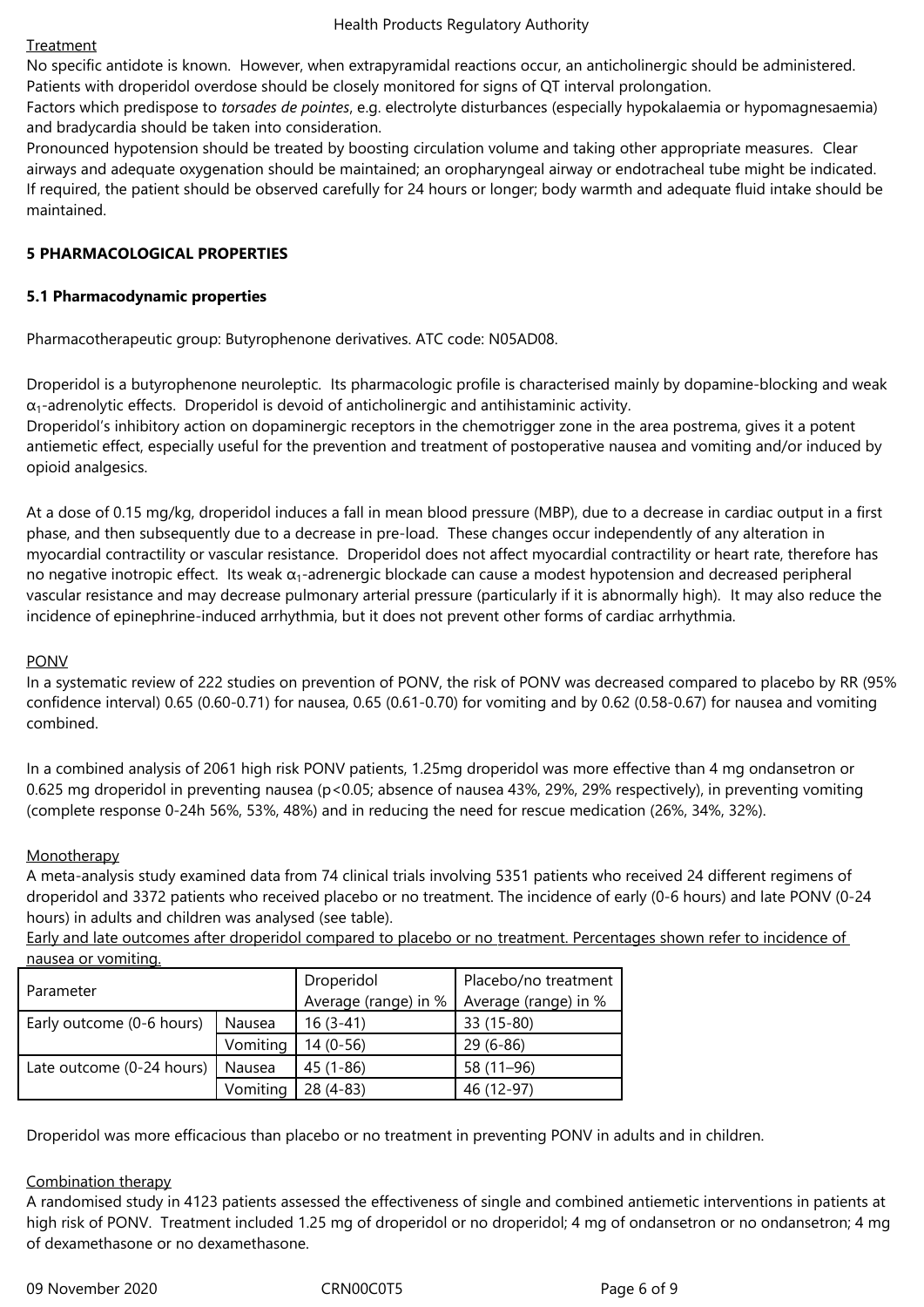The addition of further antiemetics reduced the incidence of PONV, corresponding to an approximate 26% reduction in relative risk of nausea and vomiting for each additional antiemetic. All antiemetics tested were equally effective.

## **PCA**

A systematic review of 14 studies involving 1117 patients receiving PCA was performed. Droperidol was used in 6 with a dose range of 0.017-0.17 mg/mg of morphine; 0.017-0.33 mg/bolus. The incidence of any emetic event in patients receiving placebo was 66% compared to 30% for patients receiving droperidol.

# $OTe$

In a placebo-controlled study, treatment with droperidol identified a QT interval prolongation at 3-6 min after administration of 0.625 and 1.25 mg droperidol (respectively 15  $\pm$  40 and 22  $\pm$  41 ms), but these changes did not differ significantly from that seen with placebo (12  $\pm$  35 ms). There were no statistically significant differences compared to placebo in the number of patients with greater than 10% QTc prolongation. A second study with 0.75 mg intravenous droperidol and 4 mg ondansetron identified significant QTc interval prolongation (17  $\pm$  9 ms droperidol, 20  $\pm$  13ms ondansetron), with the QTc interval significantly lower after the  $90<sup>th</sup>$  minute.

A study looking at the combination of ondansetron (4 mg) and droperidol (1 mg) showed that both drugs increased QTc interval separately (17  $\pm$  10 ms ondansetron, 25  $\pm$  8 ms droperidol) but there was no additive effect when given together  $(28 \pm 10 \text{ ms})$ .

## **5.2 Pharmacokinetic properties**

The action of a single intravenous dose commences 2-3 minutes following administration. The tranquillising and sedative effects tend to persist for 2 to 4 hours, although alertness may be affected for up to 12 hours.

## Distribution

Following intravenous administration, plasma concentrations fall rapidly during the first 15 minutes; this is metabolism independent, redistribution of the drug. Plasma protein binding amounts to 85-90%. The distribution volume is approximately 1.5 l/kg

## Metabolism

Droperidol is extensively metabolised in the liver, and undergoes oxidation, dealkylation, demethylation and hydroxylation by cytochrome P450 isoenzymes 1A2 and 3A4, and to a lesser extent by 2C19. The metabolites are devoid of neuroleptic activity.

### Elimination

Elimination occurs mainly through metabolism; 75% is excreted via the kidneys. Only 1% of the active substance is excreted unchanged with urine, and 11% with faeces. Plasma clearance is 0.8 (0.4 - 1.8) l/min. The elimination half-life (t<sub>1/8</sub>) is 134  $\pm$  13 min.

### Drug Interactions

A study combining ondansetron (4 mg) and droperidol (1 mg) showed that when administered together there was no pharmacokinetic interaction between the two drugs.

### Paediatric Population

In a study of 12 children (age 3.5 to 12 years), the values for distribution volume and clearance reported were lower than those found in the adult population (0.58  $\pm$  0.29 l/kg and 4.66 2.28 ml/kg\*min respectively) and decrease in parallel. The elimination half-life (101.5  $\pm$  26.4 min) was similar to that found in adults.

## **5.3 Preclinical safety data**

Non-clinical data reveal no special hazard for humans based on conventional studies of repeated dose toxicity, genotoxic or carcinogenic potential, and reproductive toxicity. A study of oral droperidol in rats showed no impairment of fertility in males or females at up to 20 times the maximum human dose.

Electrophysiological *in vitro* and *in vivo* studies indicate an overall risk of droperidol to prolong the QT interval in humans.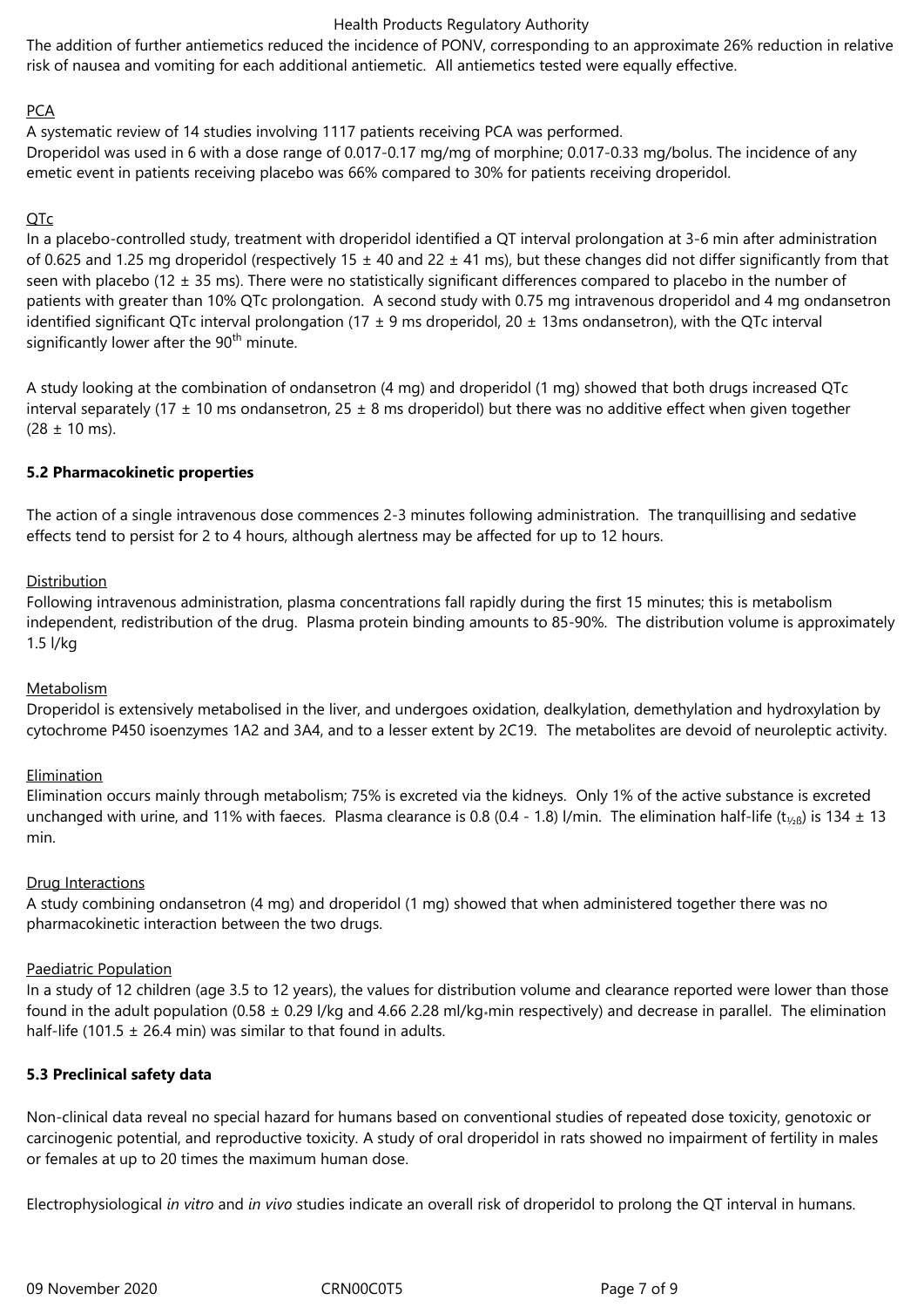In humans, the free peak plasma concentration is approximately 4-fold higher to 25-fold lower than the droperidol concentrations affecting the endpoints examined in the different *in vitro* and *in vivo* test systems used to assess the impact of this drug on cardiac repolarisation. Plasma levels fall by about one order of magnitude over the first twenty minutes after administration.

#### Environmental Risk Assessment (ERA)

This product is unlikely to represent a risk to the environment following its prescribed use in patients.

## **6 PHARMACEUTICAL PARTICULARS**

## **6.1 List of excipients**

Lactic acid Water for injections

## **6.2 Incompatibilities**

Incompatible with barbiturates.

This medicinal product must not be mixed with other medicinal products except those mentioned in section 6.6.

## **6.3 Shelf life**

Unopened: 4 years. After first opening: For immediate use.

Following dilution: Compatibility of 5 mg droperidol with 100 mg morphine sulphate in 50 ml of 0.9% sodium chloride has been demonstrated in plastic syringes (14 days at room temperature). From a microbiological point of view, the diluted product should be used immediately. If not used immediately, in-use storage times and conditions prior to use are the responsibility of the user and would normally not be longer than 24 hours at 2 to 8 °C, unless dilution has taken place in controlled and validated aseptic conditions.

### **6.4 Special precautions for storage**

Store in the original package in order to protect from light

For storage conditions after first opening/dilution of the medicinal product, see section 6.3.

## **6.5 Nature and contents of container**

Type I amber glass ampoules containing 2.5 ml solution for injection, in packs of 10 ampoules.

## **6.6 Special precautions for disposal and other handling**

For single use only. Any unused solution should be discarded.

The solution should be inspected visually prior to use. Only clear and colourless solutions free from visible particles should be used.

For use in PCA: Draw Xomolix and morphine into a syringe and make up the volume with 0.9% sodium chloride for injection.

Any unused medicinal product or waste material should be disposed of in accordance with local requirements.

## **7 MARKETING AUTHORISATION HOLDER**

Kyowa Kirin Holdings B.V. Bloemlaan 2